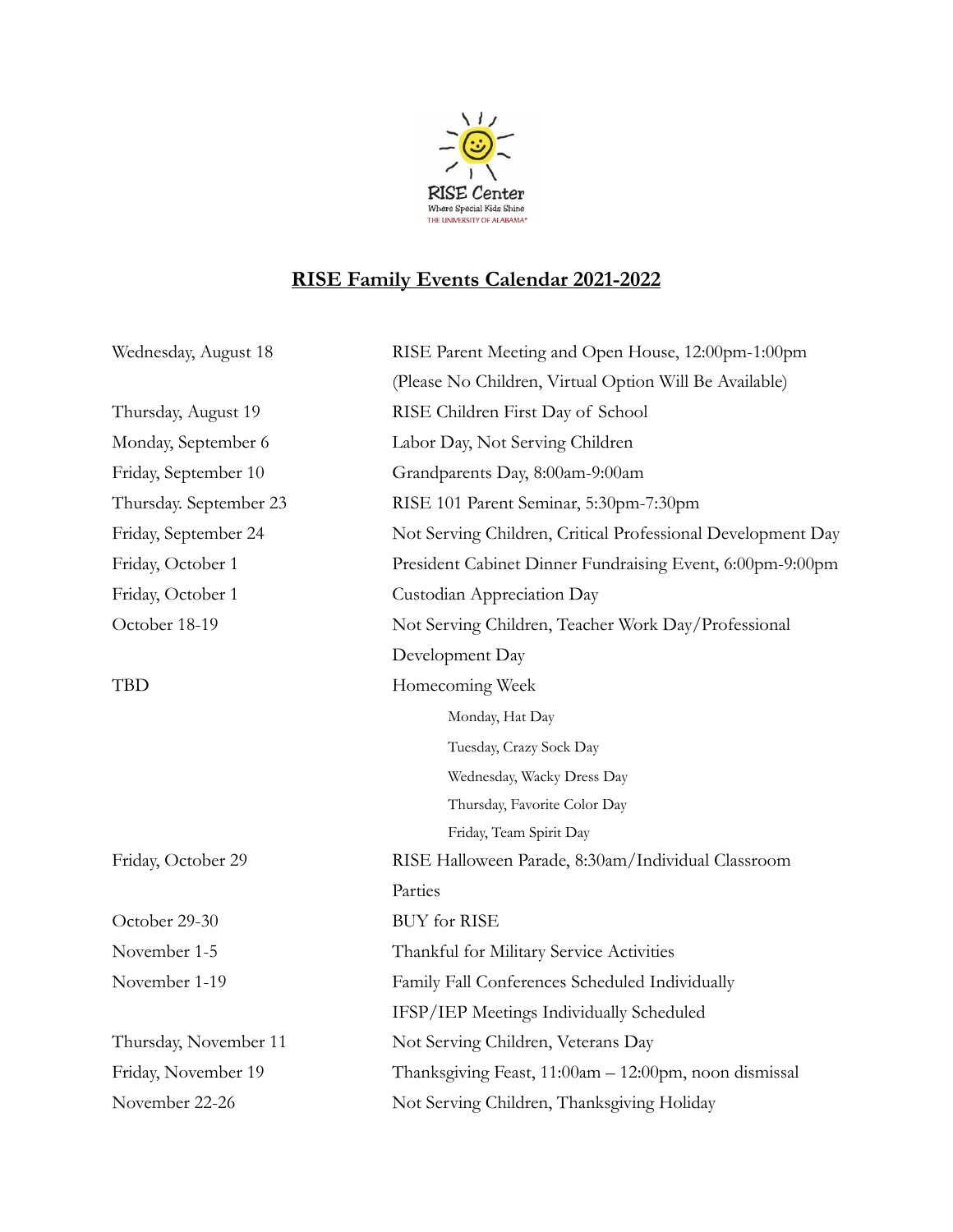| Friday, December 3      | Women's Gymnastics Holiday Party, 1:15pm-2:30pm             |
|-------------------------|-------------------------------------------------------------|
|                         | Bell Choir, 12:45pm                                         |
|                         | $1:15$ pm – $1:45$ pm – Preschool A – C                     |
|                         | 2:00pm-2:30pm - Infants, Waddlers, Toddlers A-B             |
| Thursday, December 16   | RISE Santa and Pajama Day                                   |
|                         | RISE Holiday Open House, 4:00pm -6:00pm                     |
| December 17 - January 4 | Not Serving Children, Winter Holidays                       |
| Wednesday, January 5    | RISE Children Return to School                              |
| Monday, January 17      | Not Serving Children, MLK Day                               |
| Monday, February 21     | Not Serving Children, Teacher Work Day                      |
| Tuesday, February 22    | Not Serving Children, Professional Development Day          |
| Wednesday, March 2      | Read Across America                                         |
| March 14 - March 18     | Not Serving Children, Spring Break, University Offices      |
|                         | Closed                                                      |
| Monday, April 4         | Not Serving Children, Critical Professional Development Day |
| April 5-8               | Week of the Young Child Events                              |
|                         | Tasty Tuesday                                               |
|                         | Work Together Wednesday                                     |
|                         | Artsy Thursday                                              |
|                         | Family Friday                                               |
| Thursday, April 14      | Spring Celebration, 1:30pm-2:15pm                           |
| April TBD               | Tentative RISE Tournament of Champions/CHIP in for          |
|                         | RISE Fundraiser                                             |
| Wednesday, April 27     | Administrative Professionals Day                            |
| May $2 - 6$             | Teacher, Therapist and Nurse Appreciation Week              |
|                         | Monday, Create a Bouquet                                    |
|                         | Tuesday, You're so sweet                                    |
|                         | Wednesday, Thank you notes                                  |
|                         | Thursday, Appreciation Lunch                                |
| Friday, May 6           | Muffins with Mom, 7:45am -8:30 am                           |
| May $23$ – June 3       | Not Serving Children, May Break                             |
| Wednesday, June 8       | RISE Children Return to School                              |